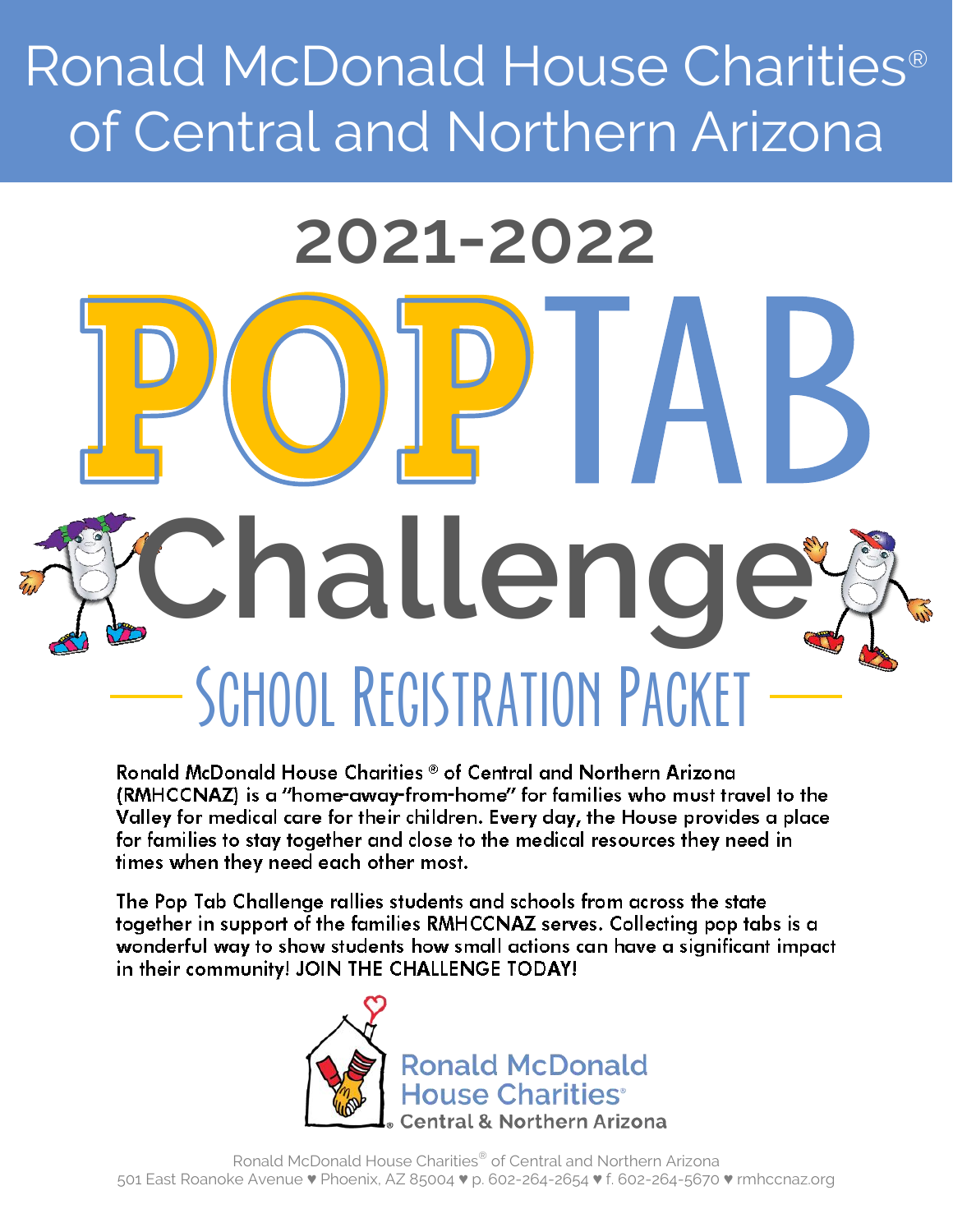## **Challenge**

## 2021-2022 Rules

(and other important stuff!)

- Each school must submit an official registration form • to participate in the 2021-22 Pop Tab Challenge. Registration form must be received before tabs will be accepted as part of school's total.
- The contest will run through May 1, 2022. •
- Tabs may be dropped off at the front office of any of • the three valley Houses from 9am to 7pm, seven days a week.

#### **Our Houses**

Roanoke: 501 East Roanoke Avenue, Phoenix Cambridge: 1980 East Cambridge Avenue, Phoenix

Dobson: 2225 West Southern Avenue, Mesa

#### **-**

- ◆ AUGUST 19, 2021: Forms are posted online and contest starts! Tabs will now be accepted as part of school's total.\*
- **•** MAY 1, 2022: Official end of 2021-2022 Pop Tab Challenge - tabs will not be added to total after this date.
- MAY 6, 2022: Winners announced on or before this date.
- \*REMEMBER Registration must be turned in before tabs will be accepted as part of school's total.
- Don't live in the Phoenix area? No Problem! Tabs may also be dropped off directly at your • local scrap metal recycler. Then send the proceeds of your donation directly to the House! Regardless of the recycler you choose, please be sure and send us a copy of your receipt and a drop-off form. These can be mailed to the RMHCCNAZ offices with your school name and contact information. (Don't forget to specify that your donation is for the Ronald McDonald House Charities of Central and Northern Arizona Pop Tab Challenge.)
- Each school is responsible for transporting their pop tabs to Ronald McDonald House® and filling • out a Pop Tab Donation Form upon drop-off. Copies of the donation form are included in the back of this packet for your convenience. This must be done each time tabs are dropped off in order to have your tabs counted.
- School representatives are responsible for recording the correct weight • of the tabs dropped off on the Pop Tab Donation Form at the RMHCCNAZ front desk. School representatives are also responsible for obtaining a receipt (if desired) for their tabs at this time.
- Winning schools will be announced in the below categories: •
	- $\Rightarrow$  The school that collects the most pop tabs by weight.
	- $\Rightarrow$  The school that collects the most pop tabs per student.



For questions, or for more information, please contact the Development department at development@rmhccnaz.org or (602) 798-5096.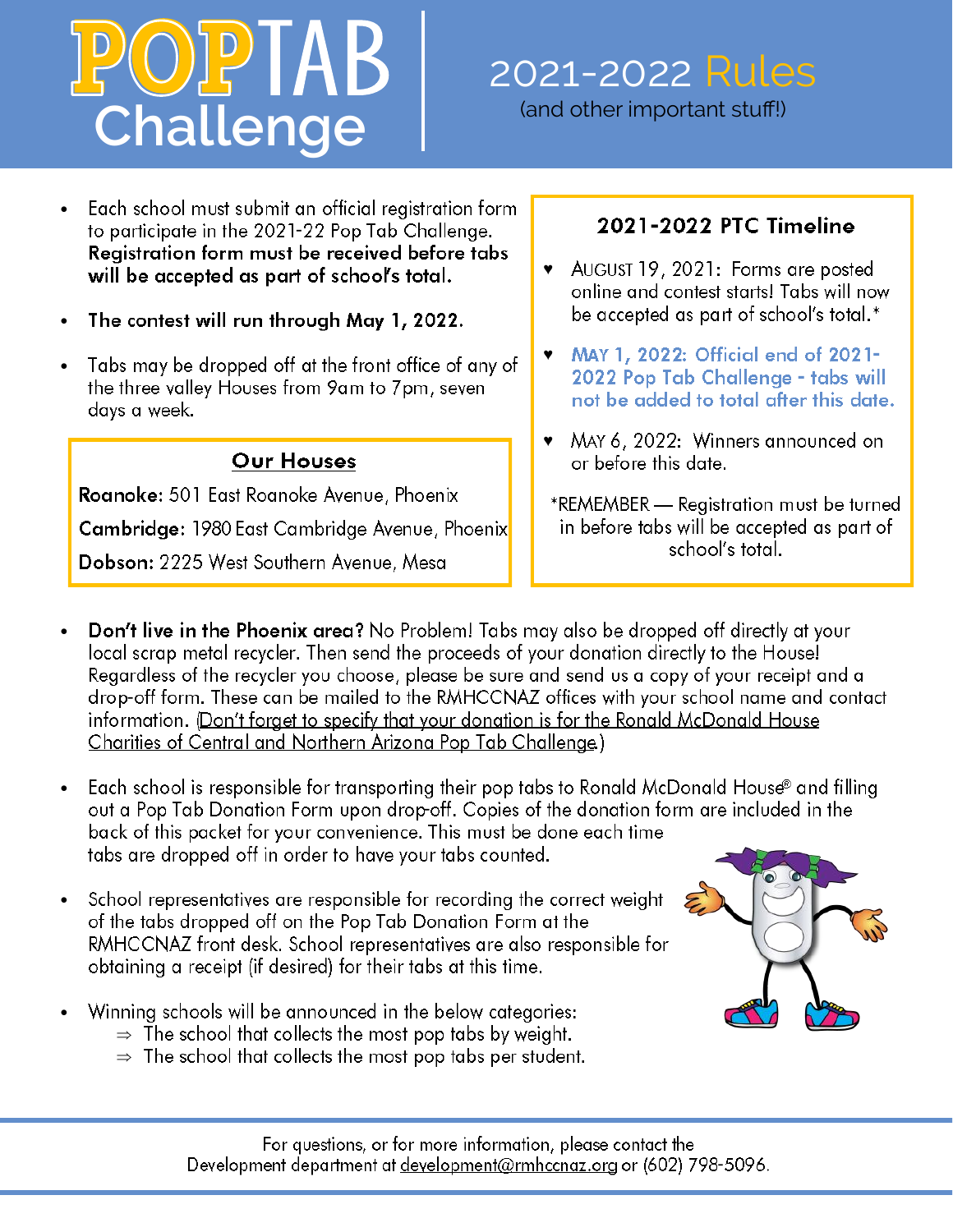## $P(O)$   $P$   $\mid$   $AB$ **Challenge**

## Things to Keep in Mind

(and other important stuff!)

## Aluminum vs. Steel

While all can tabs may look the same, they do not all "act" the same! Most soda tabs are made out of aluminum, but sometimes other can tabs (such as cat food and soup) are made out of steel. When we turn our bins into the recycler, too many steel tabs mixed in with the aluminum can downgrade the entire bin, decreasing the amount of money we receive. Because of this, it is very important that your students know how to tell the difference.



## **Collection Containers**

We encourage schools to get their students involved by creating their own collection containers! Coffee cans, shoe boxes, and even plastic containers work great. This also provides a great opportunity to reuse other household items.

While you can collect the tabs in whatever you want, we ask that you turn them in using containers that are easy to empty. This does NOT include milk jugs, liter bottles, water jugs, or any similar container. Trash bags and/or Ziploc bags are always a great option.

## **Promoting the Challenge**

The Pop Tab Challenge not only helps students learn about supporting their community, it is also a great way to get the whole family involved (don't forget about aunts, uncles and grandparents)! Student take-home flyers and school posters announcing the Pop Tab Challenge are available to promote the challenge and will be sent to your school's representative upon registration.

**May 1, 2022** is the last day to drop off tabs towards your school's total!



## **Other Ways to Help**

- ▼ Penny Collection/War
- Cereal Drive (or other nonperishable food)
- Colorina Book Drive ♥

For more information, please contact Laura Hallstrom at lhallstrom@rmhccnaz.org or (602) 798-5096.

For questions, or for more information, please contact the Development department at development@rmhccnaz.org or (602) 798-5096.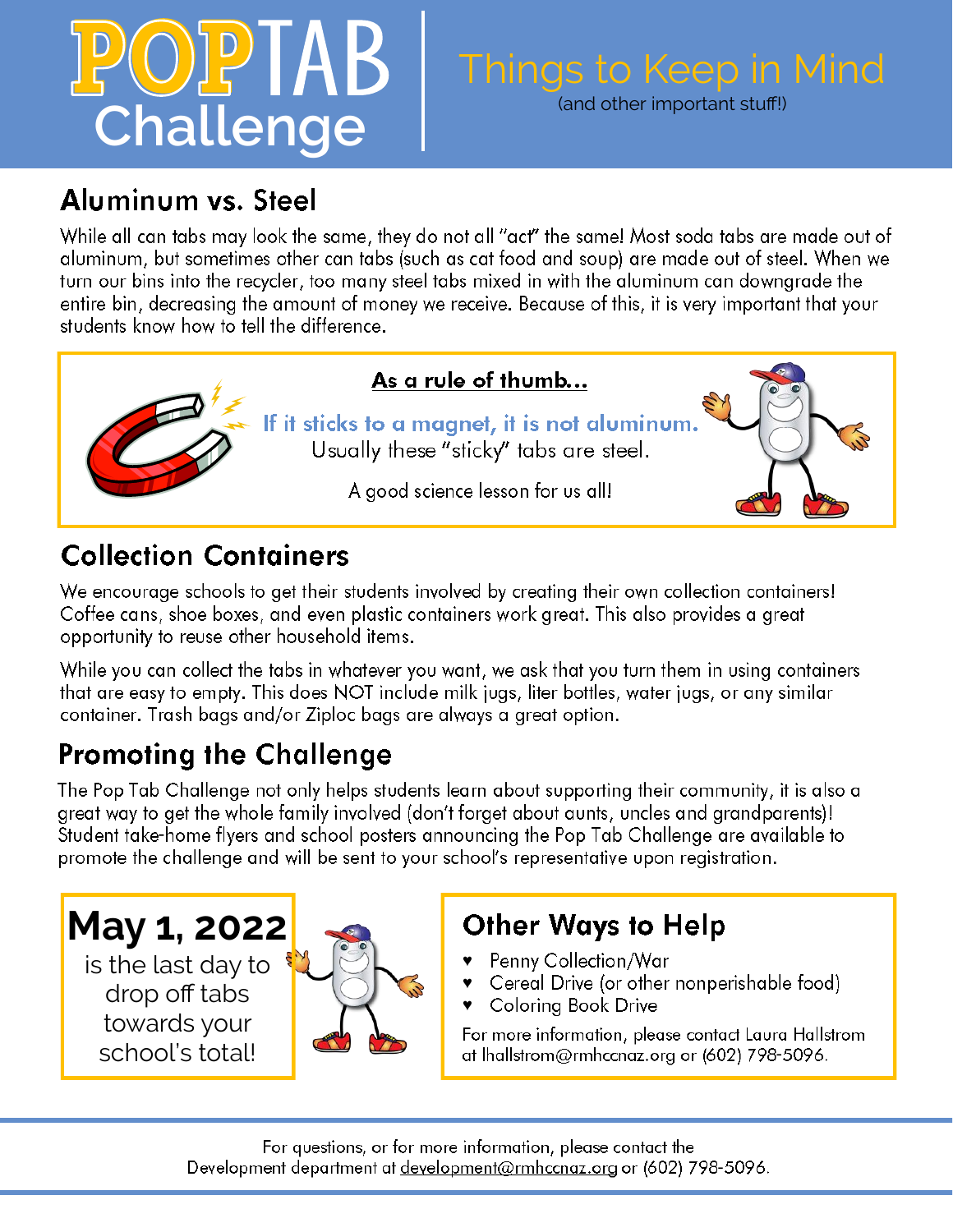## **2021-2022 Pop Tab Challenge School Registration Form**



To be eligible to participate, each school must submit an official registration form before tabs will be accepted as part of the school's total:

**By Mail: Ronald McDonald House Charities** Attn: Development Manager 501 East Roanoke Avenue Phoenix, AZ 85004

Email: development@rmhccnaz.org

### **School Information**

|                                 |                                                                                                                                    |  | STATE ZIP                                                                                  |
|---------------------------------|------------------------------------------------------------------------------------------------------------------------------------|--|--------------------------------------------------------------------------------------------|
|                                 | Did your school participate in the Pop Tab Challenge last year? Yes / No                                                           |  |                                                                                            |
|                                 |                                                                                                                                    |  |                                                                                            |
|                                 |                                                                                                                                    |  |                                                                                            |
|                                 |                                                                                                                                    |  |                                                                                            |
|                                 |                                                                                                                                    |  |                                                                                            |
|                                 | Will all of the students be participating in the CHALLENGE? Yes / No                                                               |  |                                                                                            |
|                                 | (If not, please note how many students will actually be participating.)                                                            |  |                                                                                            |
| Tab Challenge rules.            | I certify that this is the number of students currently enrolled in<br>the above named school and I have read and agree to the Pop |  | <b>Ronald McDonald</b><br><b>House Charities®</b><br><b>Central &amp; Northern Arizona</b> |
| <b>School Contact Signature</b> | Date                                                                                                                               |  |                                                                                            |
|                                 | <b>May 1, 2022</b><br>is the last day to drop off tabs<br>towards your school's total!                                             |  |                                                                                            |

For questions, or for more information, please contact the Development department at development@rmhccnaz.org or (602) 798-5096.